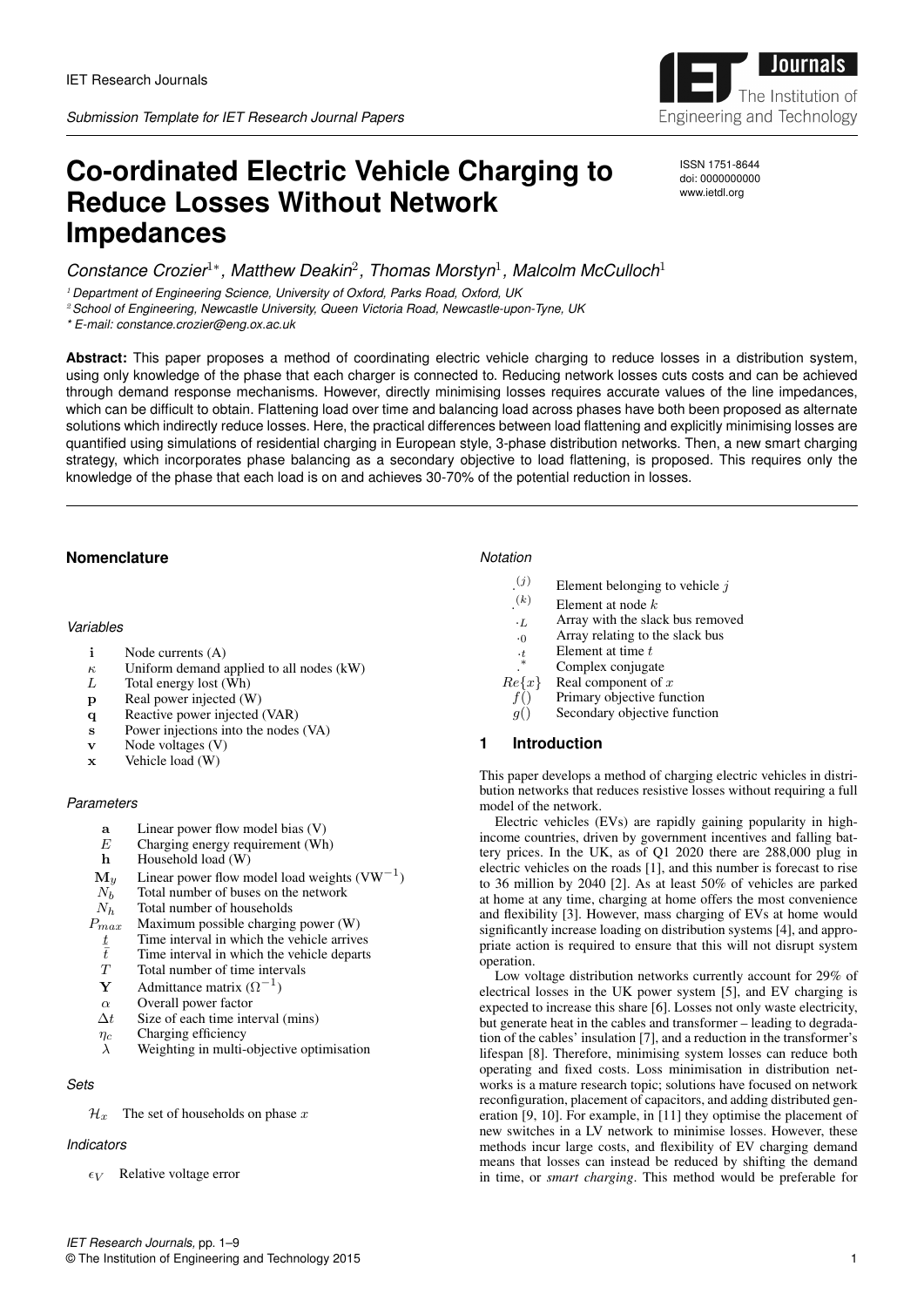network operators due to the large costs associated with network reinforcements.

Explicitly minimising losses with EV charging is the theoretically optimal solution for distribution network operators (DNOs). However, it requires a complete model of the network impedances, which can be difficult to calculate, and would have to be updated every time the network is reconfigured. Additionally, the problem is non-polynomial hard and non-convex, meaning the computation time of the problem scales poorly with the number of loads and time resolution [12]. This is largely because the non-linear power flow equations result in non-convex optimization formulations. Nevertheless, several studies have proposed smart charging algorithms that minimise losses using the full equations [13–15]. However, the computational burden necessitates simplifications in the problem set up; [13] uses a time resolution of 1 hour and treats EVs as homogenous, [14] assumes a flat voltage profile, and [15] only considers reactive power for reducing losses. Further examples of non-convex loss minimisation can be found in micro-grid optimal power flow problems (e.g. [16, 17]); these are also limited to small networks at coarse time resolutions. At low time resolutions it is not possible to estimate losses accurately; using a half-hourly time resolution underestimates the losses by 7% [18]. Therefore, loss minimisation algorithms which use time resolutions of 1 hour will not necessarily find the minimum possible loss scenario.

Alternatively, it is possible to formulate approximate loss minimisation problems that can be solved in polynomial time. Typically, these involve simplification of the power flow equations, in order to remove the quadratic constraint. For example [19, 20] use a DC approximate power flow in order to minimise losses in a microgrid. However, [19] uses an iterative approach, calculating the full power flow equations in each iteration to reduce error, and [20] uses locational marginal prices which are calculated based on AC power flows. This means that neither formulation can be solved in polynomial time, and therefore they scale poorly with the number of buses and time periods. Local problems that do not require solving the power flow equations can also be formulated (e.g.  $[21]$ ) – although there is no guarantee that the global optima is found. These approximate methods still require the full network model.

Due to the technical challenges of minimising losses, smart charging research has focused on other objectives that indirectly reduce losses. A common approach is to flatten the sum of all of the applied loads on a network (e.g. [22–24]). Flattening load is often assumed to be equivalent to minimising losses (e.g. [25]), and distribution network operators (DNOs) are predominately focusing on shifting load to off-peak times in order to reduce losses [5]. Flattening load will minimise peak demand, protecting the transformer (since the power flow at the transformer depends on the sum of the downstream loads), but not necessarily the lines that are distant from the substation. Losses vary quadratically with current, so higher peak loads result in larger losses, and in [26] it was found that flattening EV charging load reduced losses by 20% compared to uncontrolled charging. However, minimising losses is only strictly equivalent to flattening load if all loads are drawn from a single bus on the network [27]. The main advantages of load flattening are its computational simplicity, and small number of required parameters. The problem can be formulated as a convex problem which can be solved in polynomial time [23], and no information about the network structure is required.

In 3-phase networks, imbalance between the phases increases losses, so reducing phase imbalance has also been suggested as a smart charging objective. Phase imbalance is caused by both systemic imbalance in the network, and imbalance in the applied load [28]. While the former can not be easily changed, the latter can be reduced by shifting demand in time. In the case of 3-phase smart chargers, load can be shifted in real-time from one phase to another (e.g. [29, 30]). However, the majority of domestic EV chargers are connected to a single phase, so it is necessary to co-ordinate the fleet of vehicles. The resulting problem is non-convex and requires a full network model (e.g. [31, 32]). However, as the assigned phases of the households and vehicle loads are fixed, imbalance can be reduced to an extent heuristically, by taking into account the phase that each load is on. While imbalance between phases results in additional losses, the minimum losses do not occur at the minimum phase imbalance. This is because phase imbalance does not take account of the size of the load, so well-balanced large loads result in high losses. For this reason, direct minimisation phase imbalance using smart charging is not considered in this paper.

To the authors' knowledge, no existing smart charging formulations reduce losses beyond flattening load without requiring the full network model. The novel approach presented in this paper uses the assigned phase of loads to achieve superior performance with only a small increase in computational complexity. Unlike network impedances, assigned phases are relatively easy for DNOs to determine, and would only need to be found once.

In this paper, a smart charging method is proposed which incorporates phase balancing into the standard load flattening algorithm. The performance of this scheme, load flattening, and explicit loss minimising are analysed for a range of networks and loading conditions. This is achieved using a stochastic modelling framework based on real data and convex formulations for the problems. Given forecasts for loads, this method can be used by an aggregator on behalf of a distribution system operator to optimise EV charging to reduce losses, either on a day-ahead basis or, using a sliding window, in real-time.

The contributions of this paper can be summarised as follows: First, a smart charging method is presented which reduces the losses in a network beyond that which is achieved by flattening load, without requiring the network impedances. This distinguishes it from the existing formulations in the literature, which either indirectly reduce losses by flattening load, or explicitly minimise losses using the network impedances. Second, the action of the proposed method is compared to load flattening and loss minimisation in stochastic simulations. Both the effects of load flattening and loss minimisation have been previously investigated in residential networks, but they have not been directly compared using computationally equivalent formulations. The comparison here uses a consistent set of modelling assumptions and time resolution for all three formulations, and investigates the losses, peak load, and computation time in each case. Third, a sensitivity analysis is conducted to understand the dependance of the results on network, season, and EV population.

The results in this paper focuses on European style 3-phase distribution networks and use data specific to the UK. However, the framework is applicable to other styles of network and, with appropriate data, results could be replicated for other areas. Only uni-directional charging is considered; further work would be required to adapt the algorithms for bi-directional charging.

The remainder of this paper is structured as follows. Section 2 details the modelling framework used to construct realistic EV charging simulations. The convex smart charging algorithms are described in Sections 3 and 4. Results are presented in Section 5 and Section 6 concludes the paper.

# **2 Modelling Framework**

In order to quantify the effectiveness of the proposed strategy at reducing losses, simulations representative of residential EV charging are required. Load at this level of aggregation is highly stochastic, so it is important to incorporate variability of individual loads into results. In this section, the modelling framework used to construct simulations representative of residential EV charging is detailed.

Monte Carlo simulations are used to capture load stochasticity. Historic data is used for both the household demand profile and the EV charging demand. The data are segmented into time periods consistent with the length of the simulation. For each run of the simulation, vehicles and household data are randomly added to the network. Individual loads are selected from a set of scenarios using a random number generated from a uniform distribution. Once selected, the load is removed from the distribution to avoid repetition of loads in a single simulation run.

Here a 100% penetration of EVs is defined to mean that there is one EV at each household. Note that vehicles are assigned to households regardless of whether they were used in the period in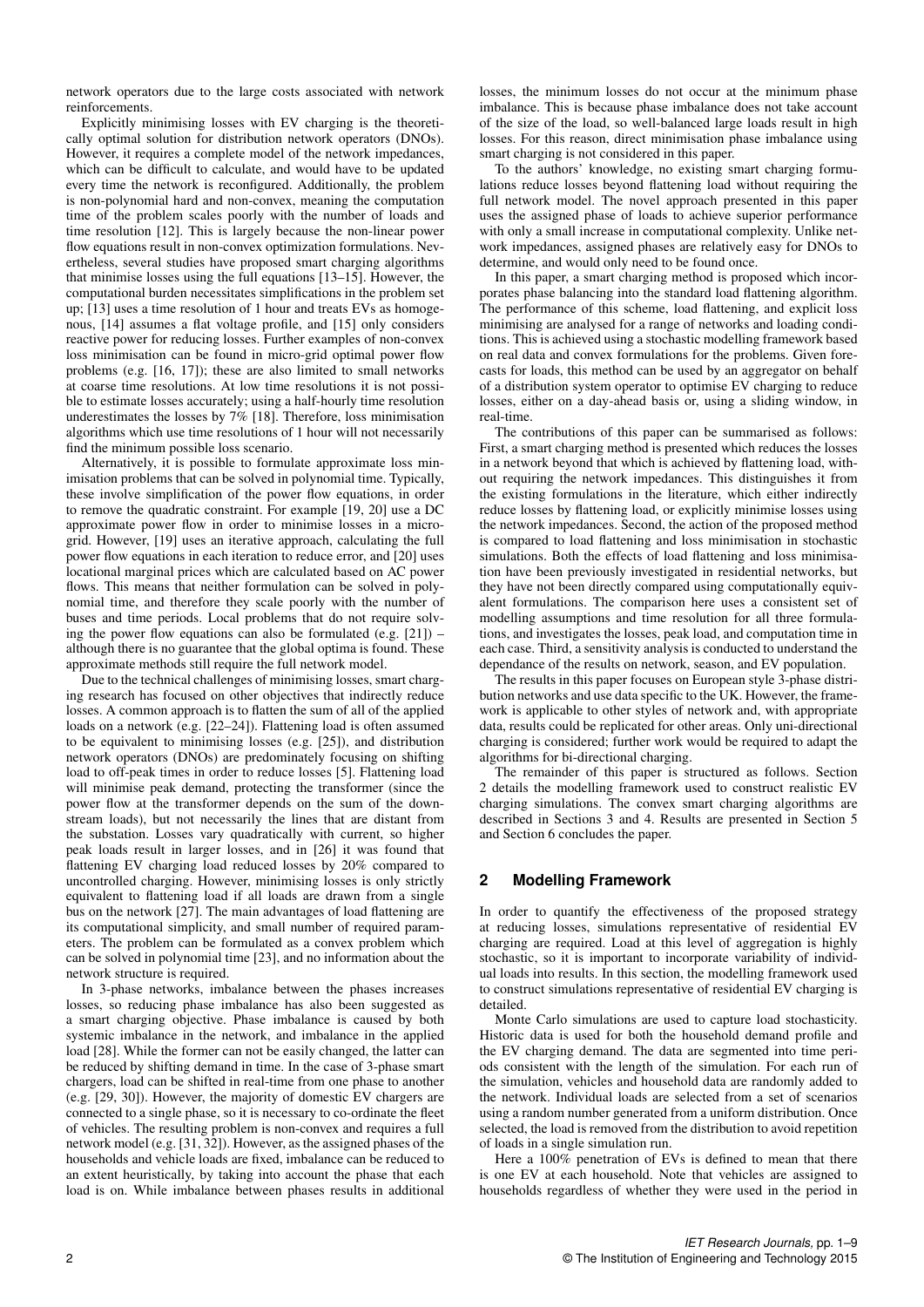question. This means that some of the vehicles may have zero energy demand over the simulation time range. The system losses and peak load are then evaluated for several scenarios: without the EVs, with uncontrolled charging of EVs, and with each smart charging scheme. Running this simulation once produces a single deterministic value; a distribution of values is obtained by repeating the simulation, with loads randomly chosen and positioned in each simulation instance.

The uncontrolled charging scenario is taken to mean that the vehicles charge as they were observed to. For the smart charging scenarios, EVs are required to receive the amount of charge that they were observed to have demanded, between the time they were plugged in and the time they were next used. Note that this means that if a vehicle is unplugged before it is fully charged, then it is considered to have no flexibility, and the smart charging profile will be identical to the uncontrolled profile.

Here it is assumed that an aggregator has direct control of the associated EV chargers, such that they can choose the charging profile that vehicles follow. The availability and energy requirements of the individual vehicles are respected, however the aggregator can decide how these requirements will be met. One alternative solution is that the aggregator provides a price signal to charge points which then optimise their own charging to minimise cost. The proposed method focuses on the objective rather than the problem constraints, so with further work a decentralised version of the methodology could be developed that uses price signals to control vehicles.

## **3 Loss minimising algorithm**

In this section, the linearisation of the power flow equations described in [33] is used to formulate loss minimisation as a convex problem.

#### *3.1 Linear 3-phase power flow*

In the case of a three phase, unbalanced distribution network with wye-connected loads and  $N_b$  3-phase buses, we can write down the power flow equations as

$$
\mathbf{s} = \text{diag}(\mathbf{v})\mathbf{i}^*,\tag{1a}
$$

$$
\mathbf{i} = \mathbf{Yv},\tag{1b}
$$

where  $s, i \in \mathbb{C}^{3N_b}$  are are vectors of the complex power and current injections at each bus,  $\mathbf{Y} \in \mathbb{C}^{3N_b \times 3N_b}$  is the network admittance matrix and  $\mathbf{v} \in \mathbb{C}^{3N_b}$  is the vector of bus voltages. The admittance matrix and voltages can be decomposed as:

$$
\mathbf{Y} = \begin{bmatrix} \mathbf{Y}_{00} & \mathbf{Y}_{0L} \\ \mathbf{Y}_{0L} & \mathbf{Y}_{LL} \end{bmatrix} \quad \mathbf{v} = \begin{bmatrix} \mathbf{v}_0 \\ \mathbf{v}_L \end{bmatrix}, \tag{2}
$$

where  $Y_{00} \in \mathbb{C}^{3 \times 3}$ ,  $v_0 \in \mathbb{C}^3$  describe the slack bus. The linearisation described in [33] is followed, such that the bus voltages are approximated as:

$$
\mathbf{v} = \mathbf{M}_{\mathbf{y}} \begin{bmatrix} \mathbf{p} \\ \mathbf{q} \end{bmatrix} + \mathbf{a},\tag{3}
$$

where  $p$ ,  $q$  contain the real and reactive load injections respectively. and

$$
\mathbf{M}_{\mathbf{y}} = \begin{bmatrix} \mathbf{Y}_{LL}^{-1} \text{diag}(\bar{\mathbf{v}}_L)^{-1} & -j \mathbf{Y}_{LL}^{-1} \text{diag}(\bar{\mathbf{v}}_L)^{-1} \end{bmatrix} \tag{4a}
$$

$$
\mathbf{a} = -\mathbf{Y}_{LL}^{-1} \mathbf{Y}_{L0} \mathbf{v}_0 , \qquad (4b)
$$

which is calculated around a known power flow solution  $\bar{v}$  (the linearisation point). Given that there will only be loads placed on a subset of the buses on the network, we can remove columns from  $M_y$  which correspond to buses without loads on. This means that  $\mathbf{M}_{\mathbf{y}} \in \mathbb{C}^{3N_b \times 2N_h}$ , where  $N_h$  is the number of households (or applied loads) on the network.



**Fig. 1**: Relative voltage error  $\epsilon$ <sub>V</sub> for three linearisations  $M_{\overline{s}}$ , with a uniform demand  $\kappa$  assigned to each residential load (with a fixed power factor). The small error shows the linear models have good accuracy.

To validate the linear models (prior to optimisation), we consider a *relative voltage error*,  $\epsilon$ <sub>V</sub>, given by

$$
\epsilon_{\rm V} = \frac{||\mathbf{v} - \bar{\mathbf{v}}||_2}{||\bar{\mathbf{v}}||_2} \,. \tag{5}
$$

Power flow solutions and the admittance matrix are both obtained using OpenDSS [34]. We study the error  $\epsilon_V$  for three linearisations: one linearisation  $M_{0.3}$  with all loads at 0.3 kW, then  $M_{0.6}$ ,  $M<sub>1.0</sub>$  likewise at 0.6 kW and 1.0 kW respectively. For each of these models, a uniform demand  $\kappa$  is applied to all loads, and the error calculated by comparison to the true power flow solution (see Fig. 1). There is zero error at the linearisation and no-load points, as expected [33], and less than 0.02% error within  $\pm 50\%$  of the linearisation point. Errors in voltage can be mapped (approximately quadratically) to errors in the final losses model. In Section 5.1 it is demonstrated that the charging regime can affect the total resistive losses by more than 30%. Given that this difference is several orders of magnitude larger than the error, it was concluded that this level of accuracy is acceptable for the applications in this paper. The mean load of the smart meter data was approximately 0.6 kW, and so the model  $M = M_{0.6}$  is used subsequently.

#### *3.2 Real losses model*

The complex power injection at a given node  $k$  is given by:

$$
s^{(k)} = v^{(k)} i^{*(k)} = v^{(k)} [\mathbf{Y} \mathbf{v}]^{*(k)}, \tag{6}
$$

where  $v^{(k)}$  is the node voltage,  $i^{(k)}$  is the current injection at the node. The losses can then be written as:

$$
\sum_{k=1}^{N_b} Re\{s^{(k)}\} = Re\{\mathbf{v}^\top \mathbf{Y}^* \mathbf{v}^*\}.
$$
 (7)

In order to convert this expression from voltages to applied loads we need to substitute in (3). In this case, only one type of load is considered (EV chargers) so it is reasonable to assume a fixed power factor, meaning the reactive applied load can be expressed as:

$$
\mathbf{q} = \alpha \mathbf{p},\tag{8}
$$

where  $\alpha \in \mathbb{R}$  is some constant. If each load had a different power factor, then  $\alpha$  would be a diagonal matrix. Considering:

$$
\mathbf{M} = \begin{bmatrix} \mathbf{M}_p & \mathbf{M}_q \end{bmatrix} \tag{9}
$$

such that  $M_p$  contains the elements multiplied by real loads, and  $\mathbf{M}_q$  the imaginary loads. Then substituting in (8), the linear power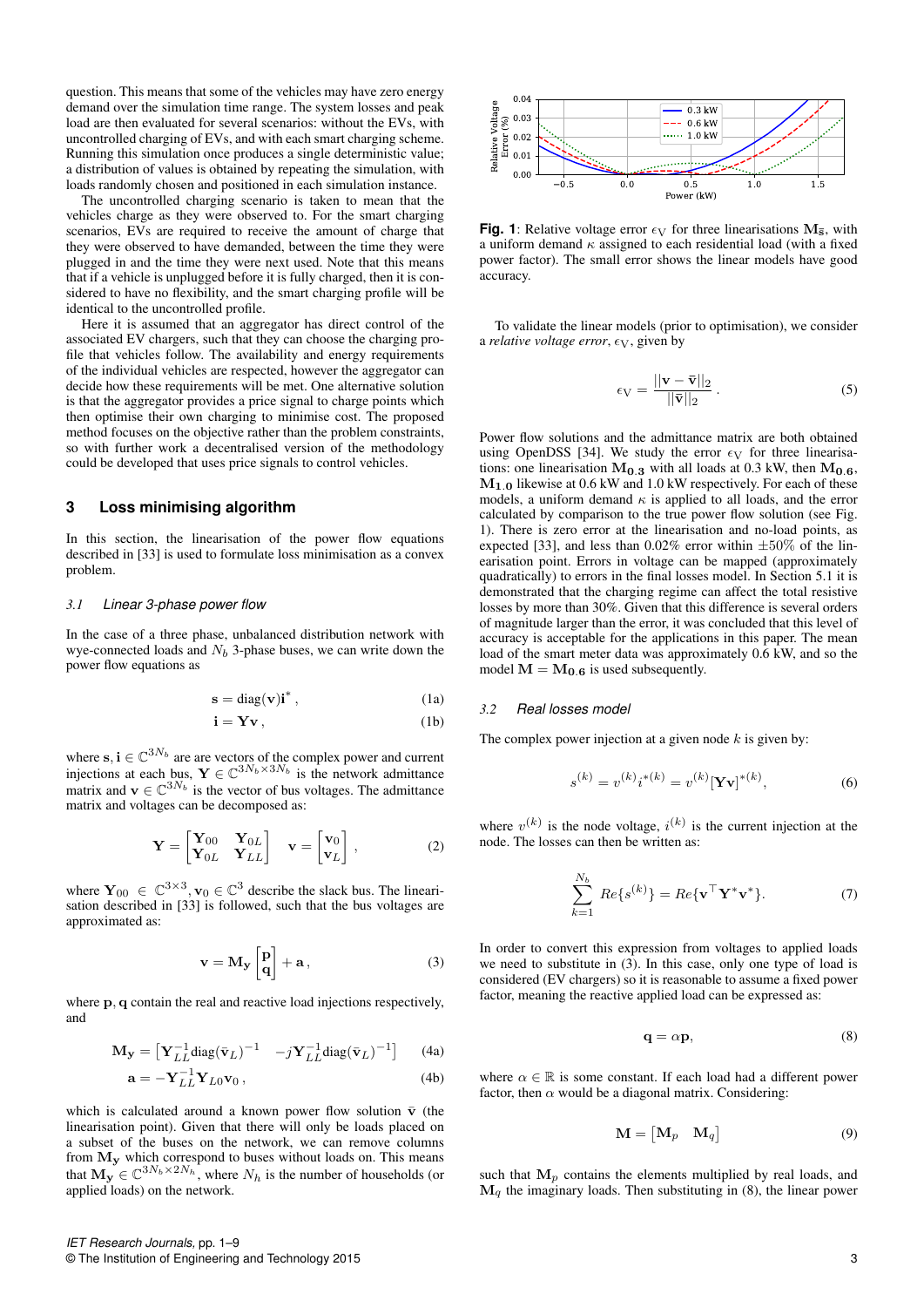

**Fig. 2**: The power lost when a single 1 kW load is applied to one node.

flow equation in (3) is reduced to:

 $\hat{\mathbf{M}}\mathbf{p} + \mathbf{a}$  (10)

where:

$$
\hat{\mathbf{M}} = \mathbf{M}_p + \alpha \mathbf{M}_q. \tag{11}
$$

Finally, the losses can be expressed as a quadratic function of the applied real power:

$$
\sum_{k=1}^{N_b} Re\{s^{(k)}\} = \mathbf{p}^\top \mathbf{\Lambda} \mathbf{p} + \boldsymbol{\gamma}^\top \mathbf{p} + c,\tag{12}
$$

where:

$$
\mathbf{\Lambda} = Re{\{\mathbf{\hat{M}}^\top \mathbf{Y}^* \mathbf{\hat{M}}^*\}}, \ \gamma = Re{2\mathbf{a}^\top \mathbf{Y}^* \mathbf{\hat{M}}^*\},
$$
  
and  $c = Re{\{\mathbf{a}^\top \mathbf{Y}^* \mathbf{a}^*\}}.$  (13)

This model allows the loss sensitivity of each node to be calculated. Figure 2 shows the estimated power lost when a single 1 kW load is placed on a given node in the IEEE European LV Network, and all other nodes are left unloaded. In general, the size of the losses is proportional to the electrical distance of the node from the substation. From the figure, it can be seen that the losses are 8 times higher when the load is at the bottom of the network than when it is at the top.

#### *3.3 Optimisation problem*

Consider a fleet of  $N$  vehicles over  $T$  discrete time intervals of duration  $\Delta t$ . The charging power of the vehicle at node j during time interval t is given by  $x_t^{(j)}$ . The vector  $\mathbf{x}^{(j)} \in \mathbb{R}^T$  then represents the proposed charging profile of that vehicle over the whole time period, and  $\mathbf{h}^{(j)}$  is the household's existing demand profile.

To minimise real power losses due to EV charging, the total energy lost over  $T$  time intervals must be considered:

$$
\mathbf{L} = \Delta t \sum_{t=1}^{T} \sum_{k=1}^{N_b} Re\{s_t^{(k)}\}.
$$
 (14)

By considering  $\hat{\mathbf{p}} = [\mathbf{p}_1 \dots \mathbf{p}_T]^\top$ , the concatenation of the applied loads at all time instances, we can express:

$$
\mathbf{L} = \Delta t \, \hat{\mathbf{p}}^{\top} \hat{\mathbf{\Lambda}} \hat{\mathbf{p}} + \Delta t \, \hat{\boldsymbol{\gamma}}^{\top} \hat{\mathbf{p}} + cT\Delta t,\tag{15}
$$

where  $\hat{\Lambda} \in \mathbb{R}^{N_h T \times N_h T}$  is a block diagonal matrix of  $\Lambda$ , and  $\hat{\gamma} \in$  $\mathbb{R}^{N_h T}$  contains T concatenated copies of  $\gamma$ . The real power load,  $\hat{\mathbf{p}}$ , can be decomposed into the uncontrollable household load, h, and the controllable EV load, x. The total losses can then be expressed as:

$$
\mathbf{L} = \mathbf{x}^{\top} \hat{\mathbf{\Lambda}} \mathbf{x} + [(\hat{\mathbf{\Lambda}} + \hat{\mathbf{\Lambda}}^{\top}) \mathbf{h} + \hat{\boldsymbol{\gamma}}]^{\top} \mathbf{x} + \mathbf{h}^{\top} \hat{\mathbf{\Lambda}} \mathbf{h} + \hat{\boldsymbol{\gamma}}^{\top} \mathbf{h} + cT \Delta t, \qquad (16)
$$

The individual EV energy requirements and limit of the chargers are encoded in the problem constraints. Every time a vehicle  $j$  is

plugged in a new set of constraints are generated, which are defined by: the time interval in which the vehicle arrives,  $t<sub>i</sub>$ , the time it is needed by,  $\bar{t}$ , and the energy it requires,  $E^{(j)}$ . Mathematically these constraints can be described as:

$$
\eta_c \sum_{t=\underline{t}}^{\bar{t}} x_t^{(j)} \Delta t = E^{(j)}, \tag{17a}
$$

$$
0 \le x_t^{(j)} \le P_{max} \ \forall t \in [\underline{t}, \overline{t}], \tag{17b}
$$

where  $\eta_c$  is the charging efficiency, such that (17a) ensures that the vehicle has received the right amount of energy before it is required, and (17b) limits the charging power at every time to be non-negative and below a maximum value. Finally, the optimisation can be described as:

$$
\underset{\mathbf{x}}{\text{minimise}} \quad (16) \qquad \text{subject to} \quad (17).
$$

which takes the form of a quadratic program (QP). This is convex providing the matrix of the quadratic component is positive definite[35], and can be solved using standard software packages, such as *cvxopt*[36].

#### **4 Proposed algorithm**

In this section, the proposed smart charging methodology is explained. First the standard load flattening optimisation problem is described. Then, incorporating phase balancing as a secondary objective is proposed.

#### *4.1 Basic load flattening formulation*

Flattening the load on a network is equivalent to minimising the 2 norm of the total demand. The 2-norm is given by the absolute square sum of the components at each time. Therefore, taking the same variables as in Section 3.3, the load flattening objective can be described as:

$$
f(\mathbf{x}) = || \sum_{j=1}^{N_h} (\mathbf{h} + \mathbf{x})^{(j)} ||_2^2.
$$
 (18)

The individual constraints are unchanged, as they describe the charger and vehicle requirements, so the final problem is:

> minimise x subject to  $(17)$ ,

which also takes the form of a QP.

#### *4.2 Phase Balancing for Loss Reduction*

The load flattening problem is ill-posed, as a unique solution does not exist. This is because all vehicles are treated as homogenous, meaning that charging can be shifted from one vehicle to another without affecting the objective function. It follows that there are a set of solutions which flatten load optimally, and the solver will just pick the one closest to its starting point – typically solvers initialise all variables as equal, so the resulting profiles tend to be slow and flat. Tikhonov regularization is a method of creating a unique solution that is preferable in some way. A second function is added to the objective, weighted by a very small number  $\lambda$ , such that the function only becomes significant once the initial optima has been found.

In this case, it is desirable to select a load flattening solution which results in lower losses. Phase imbalance is one cause of losses, and can be quantified using the ratio  $|I_2|/|I_1|$  [37], where  $I_{0,1,2}$  are the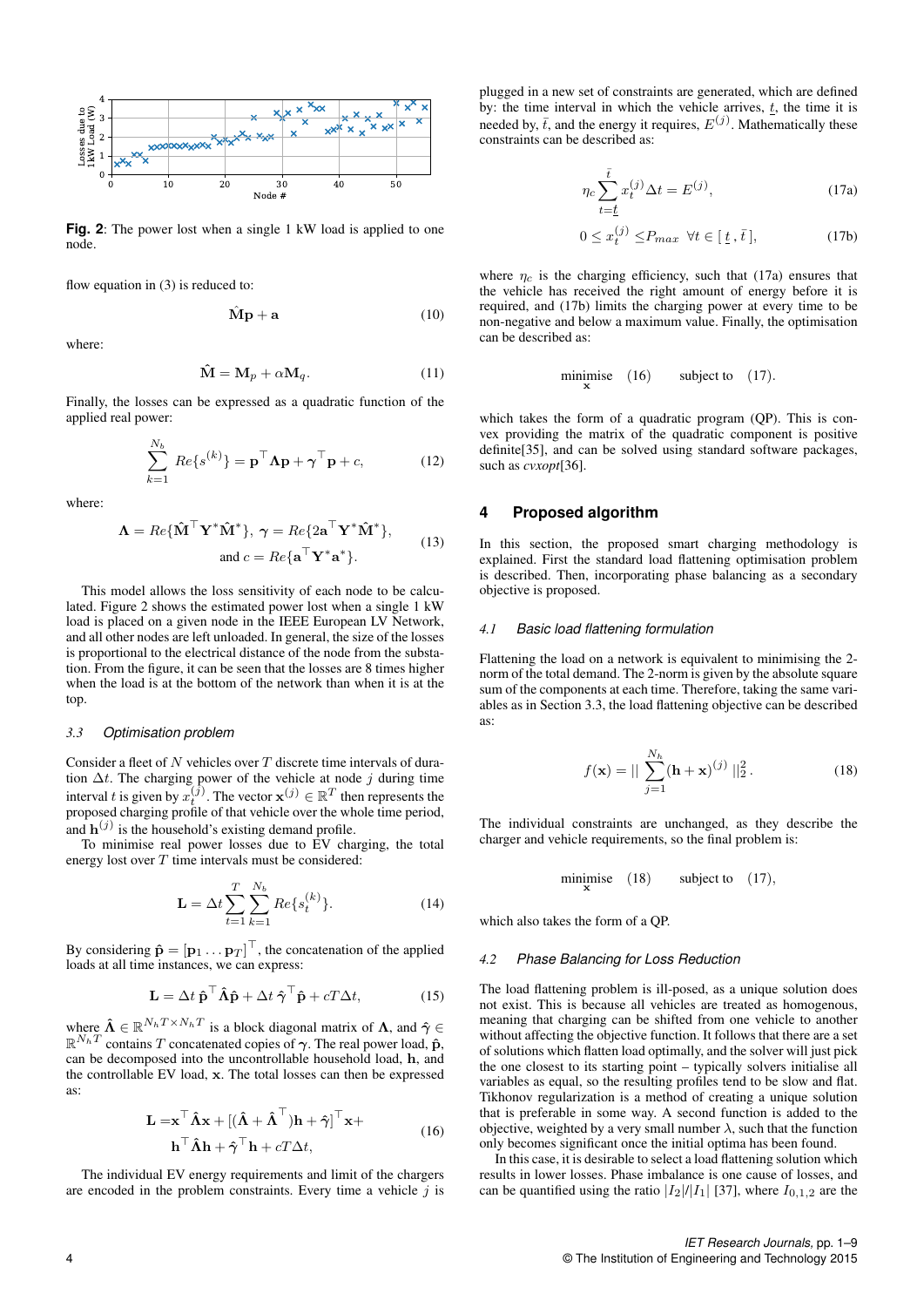zero, positive, and negative sequence currents. These are calculated by:

$$
\begin{bmatrix} I_0 \\ I_1 \\ I_2 \end{bmatrix} = \frac{1}{3} \begin{bmatrix} 1 & 1 & 1 \\ 1 & a & a^2 \\ 1 & a^2 & a \end{bmatrix} \begin{bmatrix} I_A \\ I_B \\ I_C \end{bmatrix} ,
$$
 (19)

where  $a = e^{j\frac{2\pi}{3}}$ , and  $I_{A,B,C}$  are the currents in phases  $A, B$  and  $C$  [38]. Minimising this ratio across the network is a non-convex problem and requires the full network model to be known. However, the branch currents are driven by the applied loads, so it follows that the average phase imbalance in the network could be reduced by balancing the applied load across the phases. It is not normally possible to alter the phase that a household or vehicle is drawing power from, since households are often connected to a single phase. However, it is possible to co-ordinate the individual charging of the electric vehicles relative to one another, so that the total load on the network is relatively balanced. Therefore, here the following convex objective is considered:

$$
g(\mathbf{x}) = || \sum_{j \in \mathcal{H}_A} (\mathbf{h} + \mathbf{x})^{(j)} - \sum_{j \in \mathcal{H}_B} (\mathbf{h} + \mathbf{x})^{(j)} ||_2^2 +
$$
  
\n
$$
|| \sum_{j \in \mathcal{H}_A} (\mathbf{h} + \mathbf{x})^{(j)} - \sum_{j \in \mathcal{H}_C} (\mathbf{h} + \mathbf{x})^{(j)} ||_2^2 +
$$
  
\n
$$
|| \sum_{j \in \mathcal{H}_B} (\mathbf{h} + \mathbf{x})^{(j)} - \sum_{j \in \mathcal{H}_C} (\mathbf{h} + \mathbf{x})^{(j)} ||_2^2,
$$
 (20)

where the set  $\mathcal{H}_i$  contains the households in the networks on phase i, such that each household belongs to exactly one set. While calculating losses requires all of the network impedance to be known,  $q(\mathbf{x})$ requires only each load's phase. This is easier for DNOs to determine, and would likely only need to be found once (unlike network topology, which regularly changes as a result of network reconfiguration). It is shown in Section 5 that incorporating this function as a secondary objective to the load flattening problem has the effect of reducing  $|I_2|/|I_1|$  across the network. The proposed optimisation can be described as:

minimise 
$$
f(\mathbf{x}) + \lambda g(\mathbf{x})
$$
 subject to (17)

where  $\lambda \ll 1$ , such that the function g only becomes significant in the optimisation search gradients once the minima of  $f$  has been reached. The resulting problem remains a QP.

# **5 Results & Discussion**

In this section the results of the proposed smart charging objectives in realistic simulations are compared. First, the data sources used to formulate the simulations are described. Then, a detailed analysis of the proposed method, load flattening, and loss minimising on the IEEE European Low Voltage Test Feeder is presented. Finally, a sensitivity analysis is conducted, testing the dependance of the results to season, EV population, and network structure.

#### *5.1 Data sources*

Realistic charging simulations require data sources for both household electricity and EV charging demand. Here 1 minute resolution smart meter data from a UK trial were used for load profiles [39]. These were from 280 households in the North of England, which were monitored from November 2012 to July 2014. A single day from the dataset was chosen for a single simulation, so that the likely correlation between households' loads is captured. A dependancy on season and weather means that demand of nearby households on the same day are likely to be highly correlated. If this correlation is not taken into account the peak demand on the network may be underestimated.

For EV charging demand, we use data from a UK trial which monitored the charging of 224 Nissan Leafs [40]. Charging start and end times were recorded to the nearest minute, and the starting and final charge of the vehicle to the nearest 2 kWh. Each charging event was translated into a set of constraints (17a) and (17b), where  $E^{(j)}$  is the total amount of energy the vehicle uses,  $t$  is the time that the vehicle arrives and is plugged in and  $\bar{t}$  is the time that the vehicle departs. If arrival and departure times are uncertain, a sliding window could be incorporated to adjust for errors in forecasting.

For each vehicle, up to 18 months of data are recorded, but in this paper a reduced time range of 9 months is considered, where the overlap between vehicles' recording periods was largest. Unfortunately, it was not possible to select the same day or location for both as the household and EV trials did not overlap. The extent to which vehicle use and electricity demand are related is uncertain, however this may result in the peak loading on the network being underestimated.

The losses resulting from additional load will be dependant on the distribution network characteristics. In the UK, distribution networks are typically 3-phase, and a mix of radial and meshed styles. In this paper, a selection of the 3-phase test feeders from [41] are used, which are based on real networks in the UK. The first of these is the 55 household *IEEE European Low Voltage Test Feeder*, which was used for the bulk of the analysis. However, to gain some perspective on the variation between networks, 8 other systems were chosen. All test systems considered were 3-phase and operated at a frequency of 50 Hz with a base voltage of 230 V, consistent with the UK power network.

#### *5.2 IEEE European Low Voltage Test Feeder*

Monte Carlo simulations were constructed on the IEEE European Low Voltage Test Feeder using the methodology described in Section 2. Five scenarios were considered:

- No EVs only the household loads were included.
- Uncontrolled charging EVs charge as observed.
- Loss minimising EVs charge according to Section 3.
- Load flattening EVs charge according to Section 4.1.

• Load flattening with phase balancing – EVs charge according to Section 4.2.

All optimisation problems were formulated at 1 minute resolution, with a maximum vehicle charging power of 3.5 kW – which is the rated power of typical domestic charging points in the UK. The total load profiles resulting from the scenarios are shown in Fig. 3. Note that load flattening with phase balancing is not included, as the load profile is identical to load flattening. On average, uncontrolled charging of EVs doubled the existing peak demand and significantly increased the variability in demand. Flattening load mitigated the increase in peak demand, while minimising losses resulted in a 20% increase. Whether or not this is acceptable will depend on the rating of the distribution transformer.

The losses experienced in each scenario are shown in Fig. 4, where the blue lines show the median values, the boxes cover 50% of the values, and the whiskers show the range. The addition of the EV charging significantly increased the network losses, regardless of charging scheme; however all smart charging strategies reduced losses compared to the uncontrolled charging case. As expected, the losses were lowest when they were explicitly minimised. Losses that occur in the other smart charging scenarios, but not in explicit loss minimisation, could in theory be avoided. The effectiveness of load flattening and the proposed load flattening with phase balancing strategies can be compared using the amount of theoretically avoidable losses that are realised. The addition of phase balancing reduced avoidable losses by an average of 54% compared to the load flattening case. This means that the addition of the secondary objective achieves more than half the benefit that explicitly minimising losses would provide, without requiring the network topology and impedance information.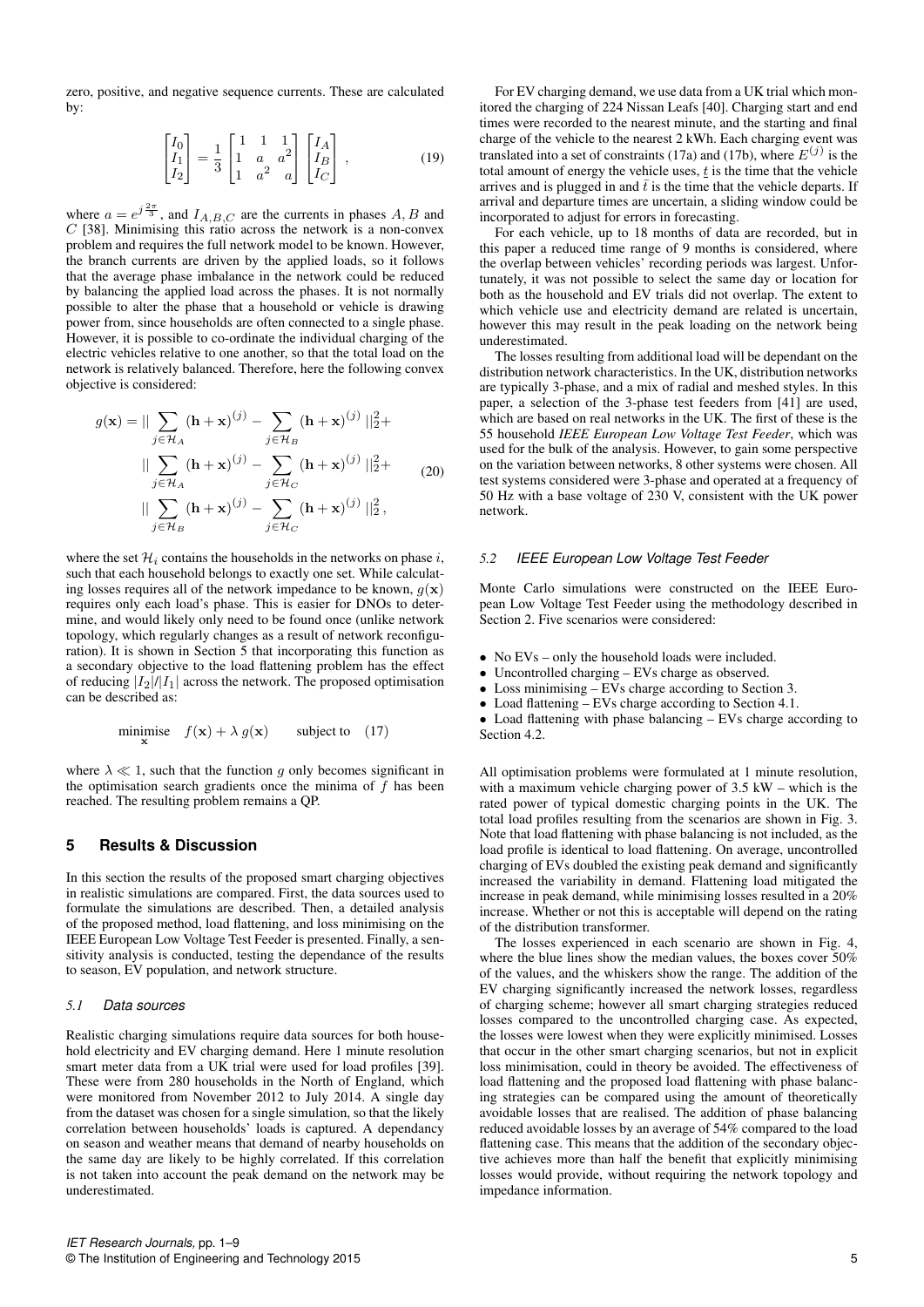

**Fig. 3**: The total load on the 55 bus network, without EV charging and under three different charging scenarios. The solid lines show the median load over the simulations and the shaded area covers the 90% confidence interval.



**Fig. 4**: The energy losses per household experienced under the five scenarios. The blue line shows the median, the box covers the interquartile range, and the whiskers cover the total range. The dotted line aids comparison against the loss minimising median.

Figure 5 shows the average phase imbalance throughout the simulation in all 3-phase lines, for each EV charging scenario. The values are capped at 10% and 50%, and the coloured markers show the phase that each household is on. Under all scenarios the phase imbalance is worse further down the network, which is unsurprising as the systemic imbalance will be greater at this level of aggregation. All the smart charging schemes exacerbated the imbalance at the bottom of the network compared to uncontrolled charging, potentially because in the uncontrolled case the EVs broadly follow similar charging profiles (predominantly overnight). This demonstrates the fact that phase imbalance does not take account of the size of the load, so would not necessarily reduce losses if used as the primary objective. The load flattening with phase balancing has the smallest phase imbalance at the top of the network. This is unsurprising, as  $(20)$  considers the imbalance of all of loads summed – which is analogous to the load at this point in the network.

Loss minimising results in a worse phase imbalance at the top of the network compared to load flattening with phase balancing. This, perhaps surprising, result reiterates the point that phase imbalance alone can not be used as a measure of losses. However, more clarity can be gained by visualising the location of the losses in the network for these two schemes. Figure 6 shows the difference in average losses per meter over the day between phase balancing and loss minimising, for each line in the network. At the top of the network, where the load is flatter and better balanced, the losses are lower in the phase balancing case, while further down the network the losses are lower in the loss minimising case. Therefore, while the losses are largest at the top of the network, the total losses are minimised by flattening the load elsewhere in the network.

While all of the smart charging formulations are quadratic programs, and therefore can be solved in polynomial time by standard solvers. The computation time will vary according to the sparsity of



**Fig. 5**: The test network under each EV charging regime, where the line colours show the average phase imbalance. Single phase lines are grey.



**Fig. 6**: The average losses per length in each branch of the network under load flattening + phase balancing when compared to loss minimising.

| Load | Load Flattening + Approx Loss<br>Flattening Phase Balancing Minimisation Minimisation |      | <b>Full Loss</b> |
|------|---------------------------------------------------------------------------------------|------|------------------|
| 6.0s | 12.3s                                                                                 | 8.7s | X                |

**Table 1** The average simulation time for the smart charging solution to be calculated for 1 day of charging at 1 min resolution on the IEEE European Low Voltage Test Feeder.

the quadratic matrix. The average calculation time for each smart charging solution is shown in Table 1. All optimisation strategies were carried out using cvxopt in Python on a 2.3 GHz Intel Core i5 with 8 GB of memory. The load flattening with phase balancing strategy has a higher computational complexity, due to the quadratic matrix in the objective having a larger number of off-diagonal terms. However, the main benefit of the proposed algorithm over approximation loss minimisation is not requiring the network impedances. If accurate impedance information is available it may be more beneficial to use the loss minimisation strategy. It is worth noting that the loss minimisation results are all using the approximation loss minimising algorithm from Section 4.1 – full loss minimisation is non-convex, and therefore at this time resolutional is not tractable on this simulation platform.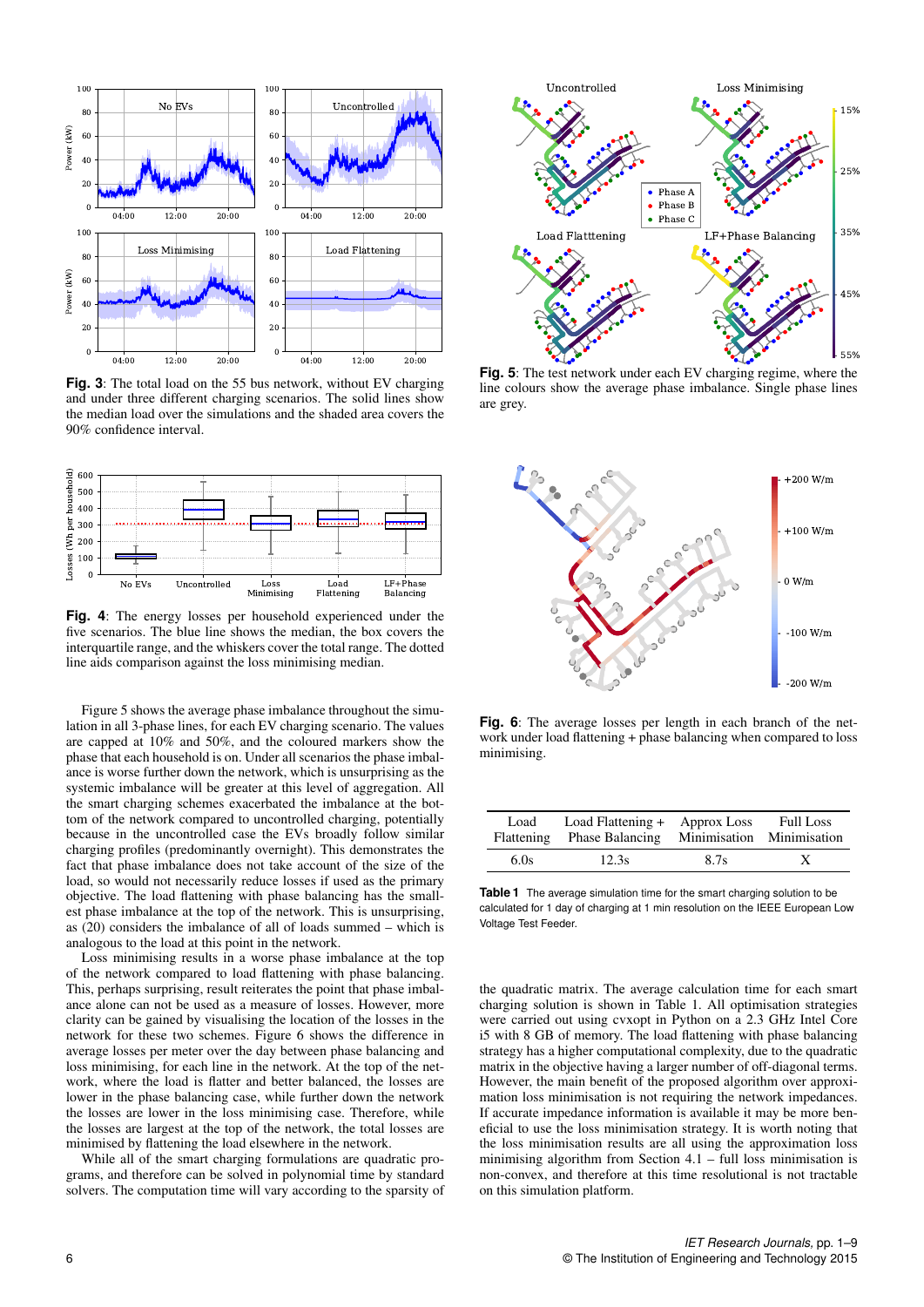

**Fig. 7**: The reduction in losses, per household with an EV, achieved by minimising losses rather than flattening load, against EV penetration. The solid line is the median, and the shaded area covers the inter-quartile range.



**Fig. 8**: The reduction in losses per household achieved by each scheme compared to flattening load, for various seasons. The thick lines shows the medians, the box covers 50% of the values, and the lines the total range.

#### *5.3 Sensitivity Analysis*

This section investigates the dependance of the results from Section 5.1 to various modelling parameters.

*5.3.1 Sensitivity to EV Population:* Thus far, it has been assumed that there is one EV at each household. However, smart charging is likely to be implemented before this penetration level is reached. It is therefore important to consider how the difference between these algorithms changes with lower levels of penetration. Figure 7 shows the additional loss reduction achieved by the more advanced smart charging algorithms when compared with load flattening. This is the difference between the losses in the smart charging scenarios compared to load flattening – note that the total losses increase quadratically with the total load on the system. The solid lines show the median value, and the shaded area covers the interquartile range. It can be seen that, regardless of penetration level, phase balancing achieves an average of 50% of the possible reduction in losses, and that there is an approximately linear relationship between EV population and loss reduction. This means that with fewer EVs on a network, the additional benefit of minimising losses is lower than that shown in Section 5.2. In other words, when the penetration of EVs is very low it may not be worth doing anything more advanced than flattening load. However, as the EV population increases, so do the potential loss reductions from incorporating phase balancing.

*5.3.2 Sensitivity to Season:* In the UK, heating and lighting contribute significantly to household electricity demand. Throughout the year there is a 12.7°C change in average temperature and an 8.8 hours change in daylight length. This means that the shape and size of household demand varies significantly with the time of year. To quantify the effect this has on the difference between the algorithms the simulation was repeated using load and vehicle data from different times of year. Figure 8 shows the additional reduction in losses achieved by the more advanced smart charging schemes, compared with load flattening for each of the seasons. There was minimal difference in the results, although slightly larger values were observed in the winter simulation (where the feeder was the most heavily loaded).

*5.3.3 Sensitivity to Network Structure:* Thus far, the results have focused on the IEEE European Low Voltage Test Feeder. However, network topology and the phase distribution of loads have a large effect on the losses in a distribution network. Therefore, the

|   |       | Losses (Wh per household) |          |      |      |       |  |
|---|-------|---------------------------|----------|------|------|-------|--|
| # | Loads | No EVs                    | Uncontr. | LM   | LF   | LF+PB |  |
|   | 24    | 40                        | 133      | 102  | 114  | 110   |  |
| 2 | 67    | 57                        | 199      | 160  | 172  | 166   |  |
| 3 | 73    | 106                       | 378      | 308  | 329  | 323   |  |
| 4 | 55    | 111                       | 385      | 306  | 332  | 318   |  |
| 5 | 94    | 138                       | 479      | 392  | 416  | 404   |  |
| 6 | 175   | 164                       | 576      | 475  | 500  | 490   |  |
| 7 | 65    | 179                       | 632      | 515  | 548  | 532   |  |
| 8 | 186   | 384                       | 1344     | 1153 | 1171 | 1157  |  |
| 9 | 115   | 481                       | 1664     | 1379 | 1442 | 1396  |  |

**Table 2** The daily losses in each of the networks considered.

simulation described in Section 5.2 is repeated for 8 other feeders from [41]. The full results are displayed in Table 2. Figure 9 shows the additional loss reduction and associated increase in peak demand for the two algorithms, compared with flattening load, for each network. As expected, load flattening with phase balancing does not increase peak demand compared with load flattening. The networks are ordered by their losses per household before EV charging is added, and the number of households on the network is shown in brackets. Network 4 is the IEEE European Low Voltage Test Feeder; a mapping of the feeders to those in [41] is presented in the Appendix.



**Fig. 9**: The additional reduction in losses and associated increase in peak demand for each of the test networks. Both loss minimising and load flattening with phase balancing are shown, compared to the load flattening scenario.

For all of the feeders considered, flattening load resulted in a significant amount of avoidable losses. In general, this was larger for lossier feeders. For most of the feeders, the reduction in losses came at the expense of around a 0.2 kW increase in peak 30 minute demand per household. On average, balancing phase reduced between 30 and 70% of the avoidable losses, without an increase in peak demand.

#### *5.4 Reward Allocation*

There are two direct benefactors from reduced losses; the distribution network operators (DNOs) and the energy suppliers. DNOs benefit due to lower line loadings, and peak loads passing through the transformer. Reducing losses can defer required network reinforcements. Suppliers benefit because losses that are "in front of the meter" are not assigned to any particularly consumer, and are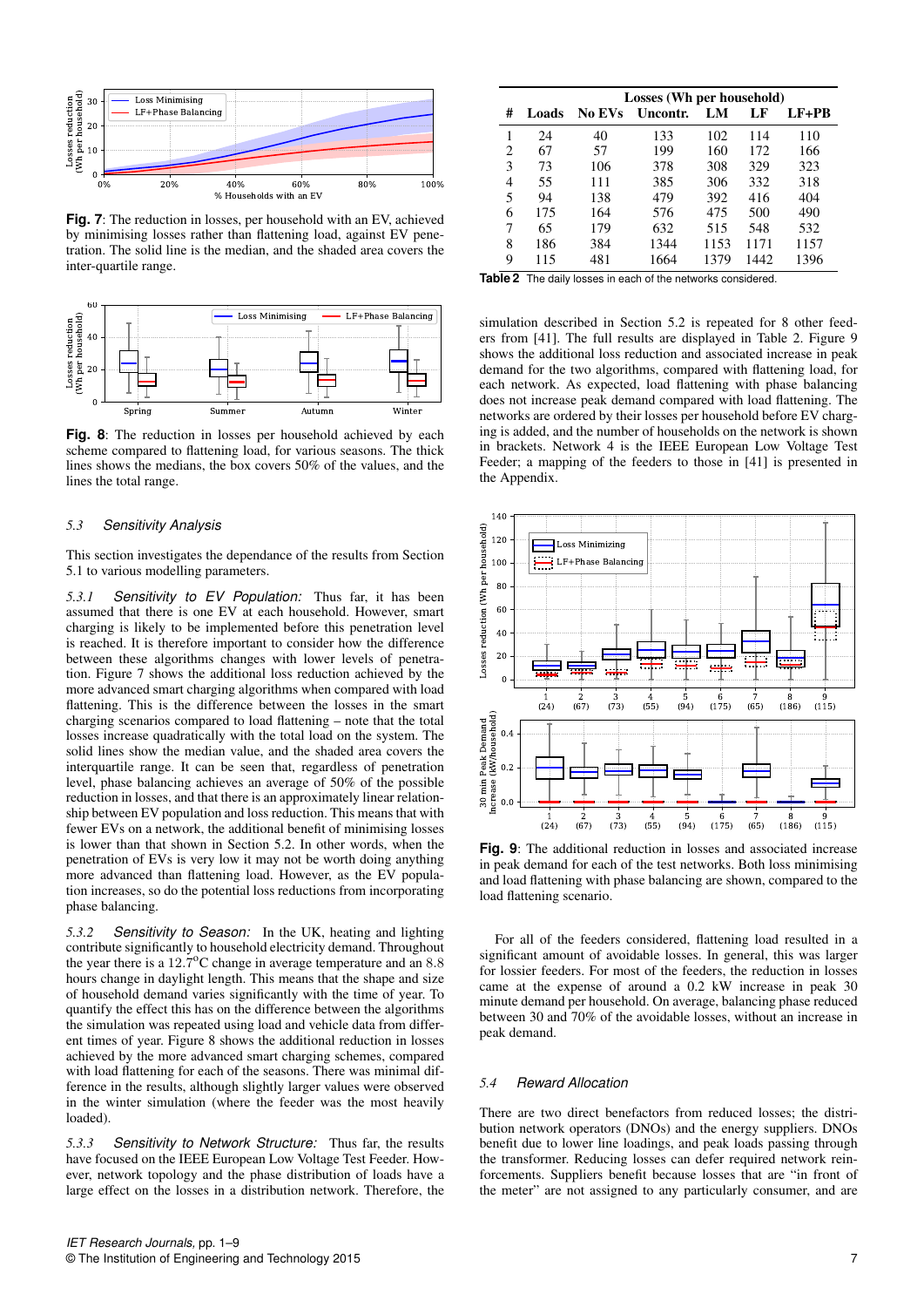therefore paid for by the supplier. However, in both cases these costs are inevitably passed on to consumers, so all bill-payers will indirectly benefit from reduced losses. The owners of the participating vehicles should also be directly remunerated by the aggregator in a manner proportionate to the value which they provided by delaying their charging. However, the exact allocation algorithm is outside the scope of this paper.

# **6 Conclusion**

This paper proposed a method of charging electric vehicles in distribution networks which reduces resistive losses without requiring a full model of the network. By explicitly minimising losses rather than flattening load with a 100% EV penetration in the IEEE European Low Voltage Test Feeder, an additional 1W per household could be saved – although this came at the expense of a 0.2 kW per household increase in peak demand. The reduction in losses is due to two components: (1) prioritising load flattening on high impedance lines and (2) load balancing between phases. Based on this observation, a new smart charging strategy was proposed, which incorporates phase balancing as a secondary objective to load flattening. The proposed scheme achieved between 30–70% of this reduction in losses, without an increase in peak demand.

The additional benefit of loss minimising was found to be approximately linear with the number of EVs charging on the feeder, and did not vary significantly seasonally. The biggest sensitivity of the result was to the network structure; 9 feeders were considered and the average daily savings per household ranged 15 Wh to 70 Wh. The savings were approximately proportional to the losses in the network before EV charging was added. The fraction of losses saved was shown to have no significant relation to the number households on the network.

Further research will be required before the algorithms proposed in this work could be implemented in practice. First, a decentralised approximation of the proposed methodology may need to be developed. This would allow for random EV arrivals, and negates the data privacy concern from users having to transmit their availability. Secondly, if a decentralised scheme were developed, more complex modelling of the battery dynamics would be possible, due to the reduced complexity of optimising a single vehicle. Finally, further validation of the results could be performed once data become available from future trials which collect both EV and smart meter data from households.

## **Appendix**

#### *Description of the feeders utilised in the results section*

The table below maps the feeders used in this analysis in Section 5.3.3 to those in [41].

|                                     |  | 1 2 3 4 5 6 7 |  |  | -8 |  |
|-------------------------------------|--|---------------|--|--|----|--|
| <b>Network</b> 4 21 16 1 3 2 19 7 2 |  |               |  |  |    |  |
| Feeder 1 3 2 1 1 1 3                |  |               |  |  |    |  |

## *7* **References**

- Society of Motor Manufacturers & Traders, "Electric vehicle registration data," https://www.smmt.co.uk/, accessed: 2019-04-05.
- 2 UK, "Future energy scenarios," National Grid, Tech. Rep., 2018.
- 3 C. Crozier, D. Apostolopoulou, and M. McCulloch, "Mitigating the impact of personal vehicle electrification: A power generation perspective," *Energy Policy*, vol. 118, no. 1, 2018.
- B. Ramachandran and A. Geng, "Smart Coordination Approach for Power Management and Loss Minimization in Distribution Networks with PEV Penetration Based on Real Time Pricing," in *Plug In Electric Vehicles in Smart Grids*, 2015, pp. 25—-58.
- 5 Northern Powergrid, "Strategy for losses," Northern Powergrid, Tech. Rep., 07 2015.
- 6 S. Shafiee, M. Fotuhi-Firuzabad, and M. Rastegar, "Investigating the impacts of plug-in hybrid electric vehicles on power distribution systems," *Smart Grid, IEEE Transactions on*, vol. 4, no. 3, pp. 1351–1360, 2013.
- H. M. Tawancy and M. Hassan, "On the degradation mechanism of low-voltage underground cable with poly(vinyl chloride) insulation," *Journal of Materials Engineering and Performance*, vol. 25, 05 2016.
- 8 J. C. Gómez and M. M. Morcos, "Impact of EV battery chargers on the power quality of distribution systems," *IEEE Transactions on Power Delivery*, vol. 18, no. 3, pp. 975–981, 2003.
- L. Ramesh, S. Chowdhury, S. Chowdhury, A. Natarajan, and C. Gaunt, "Minimization of Power Loss in Distribution Networks by Different Techniques,' *International Journal of Electrical and Electronics Engineering*, 2009.
- 10 S. Kalambe and G. Agnihotri, "Loss minimization techniques used in distribution network: Bibliographical survey," *Renewable and Sustainable Energy Reviews*, 2014.
- 11 Z. Qiao and J. Yang, "Low-voltage distribution network reconfiguration considering high penetration of electric vehicles: a uk case study," in *The 5th IEEE International Conference on Renewable Energy Research and Applications (ICRERA 2016)*. United States: IEEE, 3 2017, pp. 708–713.
- M. v. d. Meulen, W. Bosma, R. Hagemans, and W. v. Westering, "Reconfiguring Electricity Distribution Networks to Minimize Power Loss: NP-hardness and efficient approximation algorithms," Ph.D. dissertation, Radboud University, 2015.
- A. Masoum, S. Deilami, P. Moses, M. Masoum, and A. Abu-Siada, "Smart load management of plug-in electric vehicles in distribution and residential networks with charging stations for peak shaving and loss minimisation considering voltage regulation," *IET Generation, Transmission & Distribution*, vol. 5, no. 8, p. 877, 2011.
- 14 K. Clement-Nyns, E. Haesen, and J. Driesen, "Coordinated Charging of Multiple Plug-In Hybrid Electric Vehicles in Residential Distribution Grids," in *Power Systems Conference and Exposition*, 2009.
- 15 H. Nafisi, S. M. M. Agah, H. A. Abyaneh, and M. Abedi, "Two-Stage Optimization Method for Energy Loss Minimization in Microgrid Based on Smart Power Management Scheme of PHEVs," *IEEE Transactions on Smart Grid*, vol. 7, no. 3, pp. 1268–1276, 2016.
- 16 M. Farasat and A. Arabali, "Voltage and power control for minimising converter and distribution losses in autonomous microgrids," *IET Generation, Transmission & Distribution*, vol. 9, no. 13, pp. 1614–1620, 2015.
- 17 A. Castillo and D. F. Gayme, "Evaluating the Effects of Real Power Losses in Optimal Power Flow Based Storage Integration," *IEEE Transactions on Control of Network Systems*, 2017.
- 18 A. J. Urquhart and M. Thomson, "Impacts of demand data time resolution on estimates of distribution system energy losses," *IEEE Transactions on Power Systems*,
- vol. 30, no. 3, pp. 1483–1491, 2014. 19 A. Helseth, "A Linear Optimal Power Flow Model Considering Nodal Distribution of Losses," in *9th International Conference on the European Energy Market (EEM)*, 2012.
- P. Balram, L. A. Tuan, and L. B. Tjernberg, "Modeling of Regulating Power Market Based on AC Optimal Power Flow Considering Losses and Electric Vehicles," in *IEEE ISGT Asia*, 2013.
- 21 H. Nafisi, H. Askarian Abyaneh, and M. Abedi, "Energy loss minimization using PHEVs as distributed active and reactive power resources: a convex quadratic local optimal solution," *International Transactions on Electrical Energy Systems*, vol. 26, no. 6, pp. 1287–1302, 2016.
- 22 G. Benetti, M. Delfanti, T. Facchinetti, D. Falabretti, and M. Merlo, "Real-Time Modeling and Control of Electric Vehicles Charging Processes," *IEEE*
- *Transactions on Smart Grid*, vol. 6, no. 3, pp. 1375–1385, 2015. 23 K. Mets, T. Verschueren, W. Haerick, C. Develder, and F. D. Turck, "Optimizing smart energy control strategies for plug-in hybrid electric vehicle charging," *IEEE Network Operations and Management Symposium Workshops (NOMS Wksps), 2010 IEEE/IFIP*, pp. 293–299, 2010.
- 24 L. Gan, U. Topcu, and S. H. Low, "Optimal decentralized protocol for electric vehicle charging," *IEEE Transactions on Power Systems*, vol. 28, no. 2, pp. 940– 951, 2013.
- 25 A. Nourai, V. I. Kogan, and C. M. Schafer, "Load leveling reduces T & D line losses," *IEEE Transactions on Power Delivery*, 2008.
- 26 R. A. Verzijlbergh, M. O. W. Grond, Z. Lukszo, J. G. Slootweg, and M. D. Ilic, "Network impacts and cost savings of controlled EV charging," *IEEE Transactions on Smart Grid*, vol. 3, no. 3, pp. 1203–1212, 2012.
- 27 E. Sortomme, M. M. Hindi, S. D. J. MacPherson, and S. S. Venkata, "Coordinated charging of plug-in hybrid electric vehicles to minimize distribution system losses," *IEEE Transactions on Smart Grid*, vol. 2, no. 1, pp. 186–193, 2011.
- 28 W. Kong, K. Ma, and Q. Wu, "Three-phase power imbalance decomposition into systematic imbalance and random imbalance," *IEEE Transactions on Power Systems*, vol. 33, no. 3, pp. 3001–3012, 2018.
- 29 S. Weckx and J. Driesen, "Load Balancing with EV Chargers and PV Inverters in Unbalanced Distribution Grids," *IEEE Transactions on Sustainable Energy*, vol. 6, no. 2, pp. 635–643, 2015.
- 30 P. Lico, M. Marinelli, K. Knezovic, and S. Grillo, "Phase balancing by means ´ of electric vehicles single-phase connection shifting in a low voltage Danish grid," in *Proceedings of the Universities Power Engineering Conference*, vol. 2015-November, 2015.
- 31 F. Gou, J. Yang, and T. Zang, "Ordered charging strategy for electric vehicles based on load balancing," in *2017 IEEE Conference on Energy Internet and Energy System Integration, EI2 2017 - Proceedings*, vol. 2018-January, 2018, pp. 1–5.
- 32 C. Liao and B. Yang, "Phases-Controlled Coordinated Charging Method for Electric Vehicles," *CES Transactions on Electrical Machines and Systems*, vol. 2, no. 1, 2018.
- 33 A. Bernstein, C. Wang, E. Dall'Anese, J.-Y. Le Boudec, and C. Zhao, "Load-flow in multiphase distribution networks: Existence, uniqueness, non-singularity, and